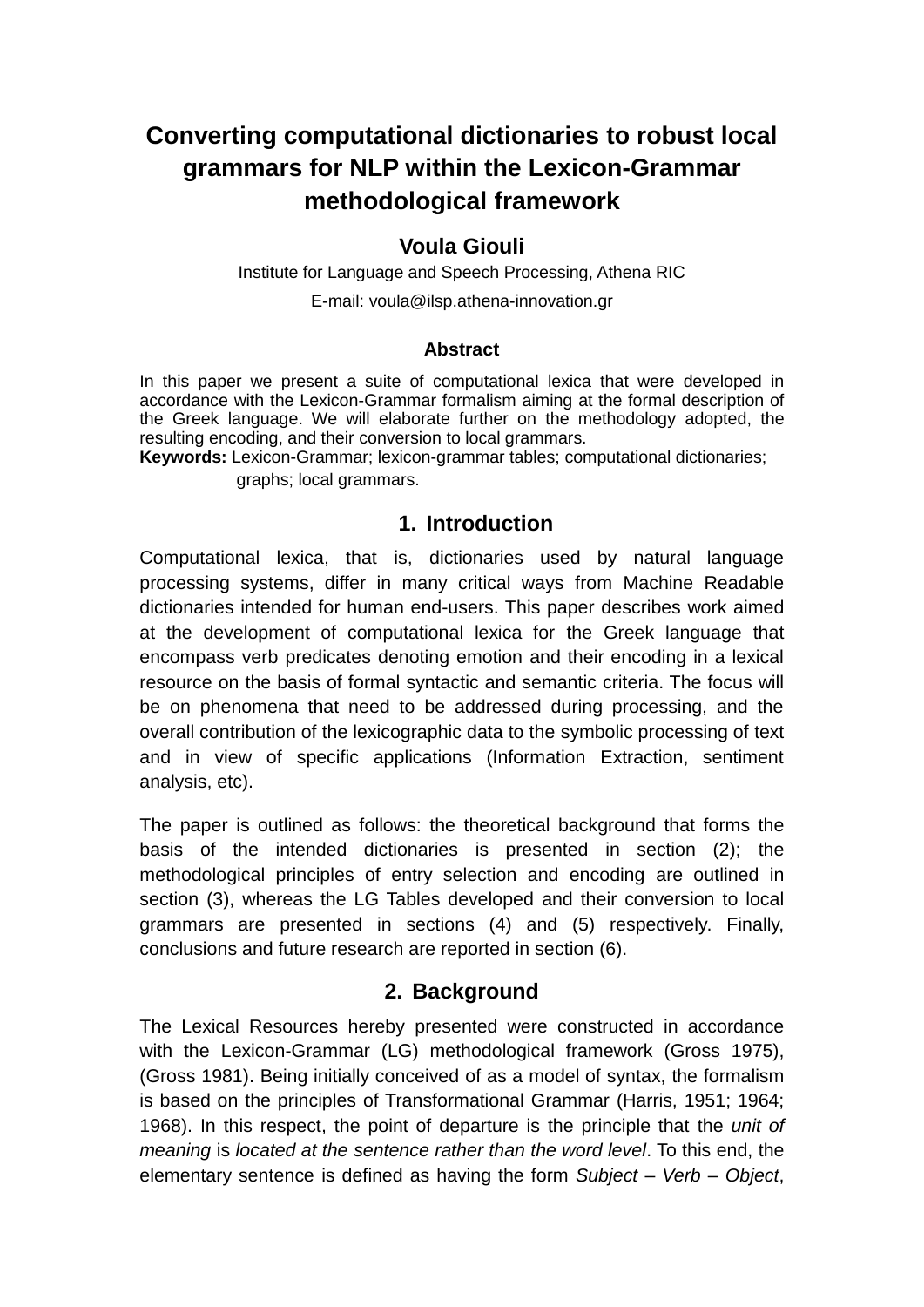and linguistic analysis consists in converting each elementary sentence to its predicate-argument structure. Additionally, main complements (subject, object) are separated from other complements (adjuncts) on the basis of formal criteria; adverbial complements (i.e., prepositional phrases) are considered as crucial arguments only in the case that they characterize certain verb frames:

(1) John removed the cups from the table.

To cater for a more fine-grained classification, and the creation of homogenous word classes, this formal syntactic definition is further coupled with *distributional properties* associated with words, i.e., types of prepositions, features attached to nouns in subject and complement positions, etc.

Moreover, transformation rules, construed as equivalence relations between sentences, further generate *equivalent structures*, which are also encoded as properties where appropriate.

Each table is defined by a set of distinct properties (syntactic, distributional, and semantic) and includes all lexical items sharing these properties. In this sense, tables are homogenous in that they comprise predicates that share the same properties. Lexical units with more than one usage or meaning, have been treated as separate lexical items (possibly represented in different tables) and syntactic and semantic properties are assigned to each meaning thereof. A set of features that are appropriate for the description of a syntactic category concerning grammatical (i.e., past participle form) or syntactic information (i.e., passive transformation, causative-inchoative alternation, etc.) and lexical choice (i.e., preposition a given predicate is subcategorized for) is applied to all entries, and their linguistic validity was checked on the basis of corpus evidence. At the intersection of a row corresponding to a lexical item and a column corresponding to a feature, the cell is set to '+' if it is valid or '-' if is not.

It becomes evident, therefore, that the resulting resources are rich in *linguistic information* (syntactic structure, distributional properties and permitted transformational rules), which is encoded *formally* in the so-called LG tables.

In the next sections, we will elaborate further on the development of computational lexica for the Greek language and their conversion to local grammars that are applicable for Natural Language Processing tasks (i.e., parsing, Sentiment Analysis, Machine Translation, etc). The computational dictionaries comprise verbal predicates denoting emotion or emotional state in Greek.

## **3. Methodological Principles**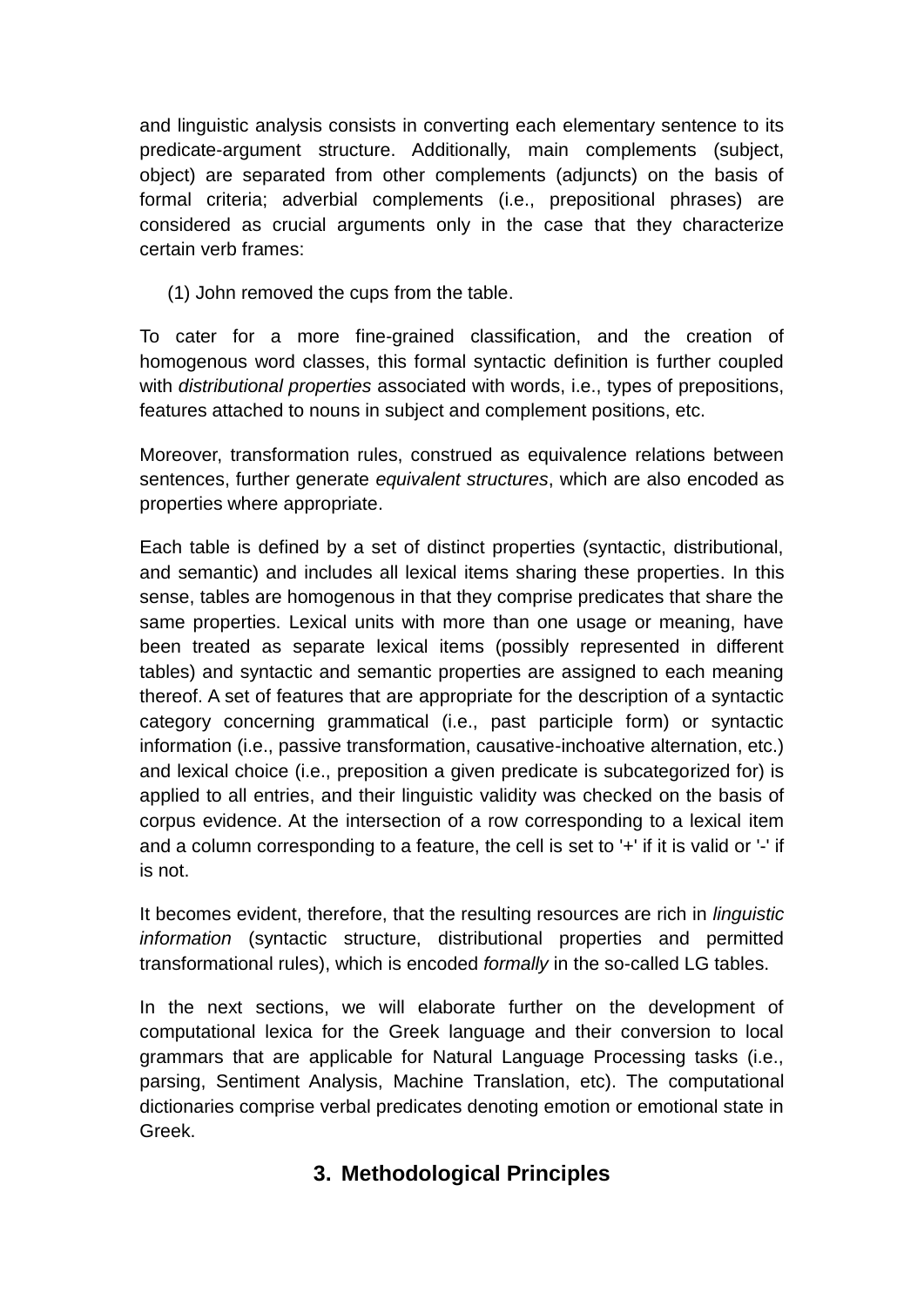The present work was performed on the basis of corpus evidence. To this end, we made extensive use of the Hellenic National Corpus (HNC), a large reference corpus for the Greek language (Hatzigeorgiou et al, 2000). Additionally, a suite of specialized corpora that were developed to guide sentiment studies in multimodal (Mouka et al., 2012) and in textual (Giouli and Fotopoulou, 2013) data was used. Thus, the resulting Greek Sentiment Corpus, that amounts to c. ~250K tokens, comprises audiovisual material (movies dialogues), and texts selected manually from various sources over the web. The resulting corpus was subsequently employed to (a) populate the sentiment lexicon under construction; (b) identify the properties of the selected predicates, and (c) to guide and test the local grammars developed.

A core lexicon of emotion verbs extracted from existing lexical resources and corpora has been manually updated and extended; the semantic class of verb predicates denoting emotion was then defined based on a set of formal criteria. The verbs were then classified on the basis of their syntactic and semantic properties.

Verbs with more than one usage/meaning have been treated as separate lexical items, and their properties are assigned to each one thereof.

The set of properties identified to hold for the semantic class at hand has been applied to all verb predicates, and their linguistic validity was checked against corpus evidence.

#### **3.1. Defining the semantic class of emotions: verb selection**

Candidate verbs were manually selected from a concept-based Lexicon for Modern Greek, namely, *Antilexicon* (Vostantzoglou, 1962). A set of appropriate lexical semantic tests were then employed as a formal device guiding the selection of a core vocabulary of emotions that covers the grammatical category of verbs, and the delineation of the semantic class of emotions, leaving semantically and conceptually related verbs aside for future treatment.

Consequently, the so-produced list of verb predicates was further enriched with entries located in existing standard lexicographic resources for Greek via synonyms identification. Additionally, specialized electronic resources for the English language were also consulted, namely FrameNet (Fillmore, 2001) and WordNet (Fellbaum, 1998), and Greek data were supplemented by obtaining translations of the English entries. This process resulted in a list of 339 verbs predicates that were finally selected for further study.

## **4. The Lexicon – Grammar of verb predicates denoting emotion**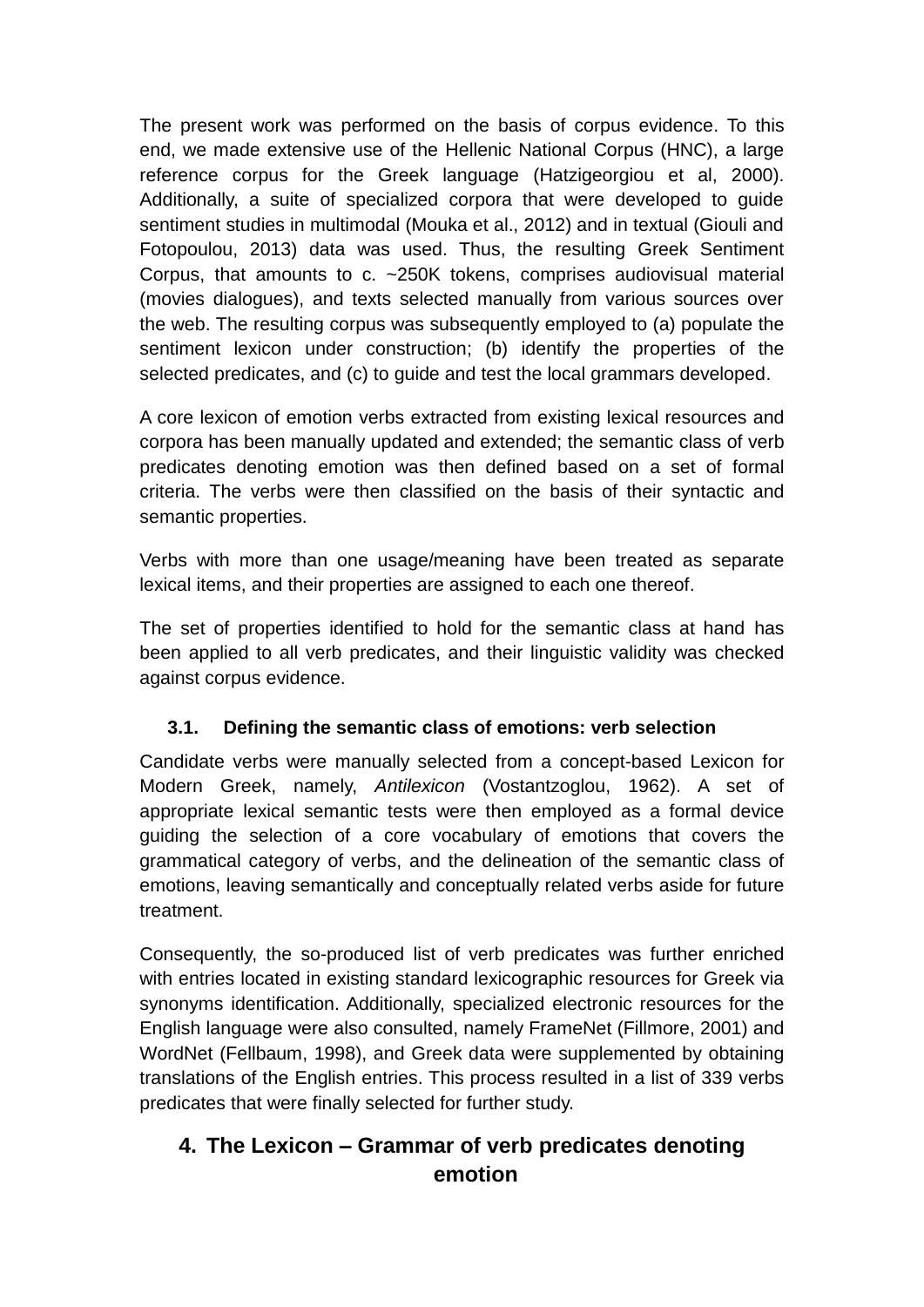LG tables describe formally from a linguistic point of view the argument structure, distributional properties and possible transformations of the included predicates. Each class is represented by a table that includes all lexical items of that class.

Classification of the predicates at hand was performed on the basis of the following axes: (i) syntactic information (i.e, subcategorisation information); (ii) selectional restrictions (+Hum/ -Hum) imposed over their Subject and Object complements; and (iii) transformation rules. The predicates at hand were classified in 5 classes each one depicted in a separate LG table. More precisely, as far as syntactic structure is concerned, the predicates under consideration were identified to appear in both transitive and intransitive constructions being represented as *Ν0 V N1* and *Ν0 V* respectively. Certain verbs also allow for a prepositional phrase complement represented as *Ν0 V*  Prep N1<sup>1</sup> configurations. A close inspection over the data revealed the relationship between the N0 or N1 complements that denote the Experiencer of the emotion (i.e., the entity feeling the emotion). In two of the resulting classes the Experiencer is projected as the structural Subject of the verb, whereas the Theme or Stimulus is projected as their structural object. Similarly, the remaining 3 classes realize the Theme/Stimulus as the subject and the Experiencer as their object, their distinguishing property being their participation in unaccusative and middle constructions, the latter being linked to the implicit presence of an Agent (middle) and the absence of an Agent (unaccusative). These properties have been checked for the whole range of lexical data based on both linguistic introspection and corpus evidence.

A number of Harrisian constructions and transformations (Harris, 1951; 1964; 1968) have been extensively utilized within the LG formalism to define syntactically related and semantically equivalent structures. Apart from passivisation and middle alternation constructions - also relevant to emotion predicates - the *restructuring* transformation has been accounted for (Guillet and Leclère, 1981):

(2) Ο Γιάννης θαυμάζει τη Μαρία για το θάρρος της.

O Jianis thavmazi ti Maria jia to tharos tis

The John admires the Maria for the courage-her.

John admires Maria for her courage.

**.** 

(3) Ο Γιάννης θαυμάζει το θάρρος της Μαρίας.

<sup>&</sup>lt;sup>1</sup> Adopting the LG notation, N0 denotes a Noun in *Subject* position of a given verb V, whereas, N1 denotes its *Object*.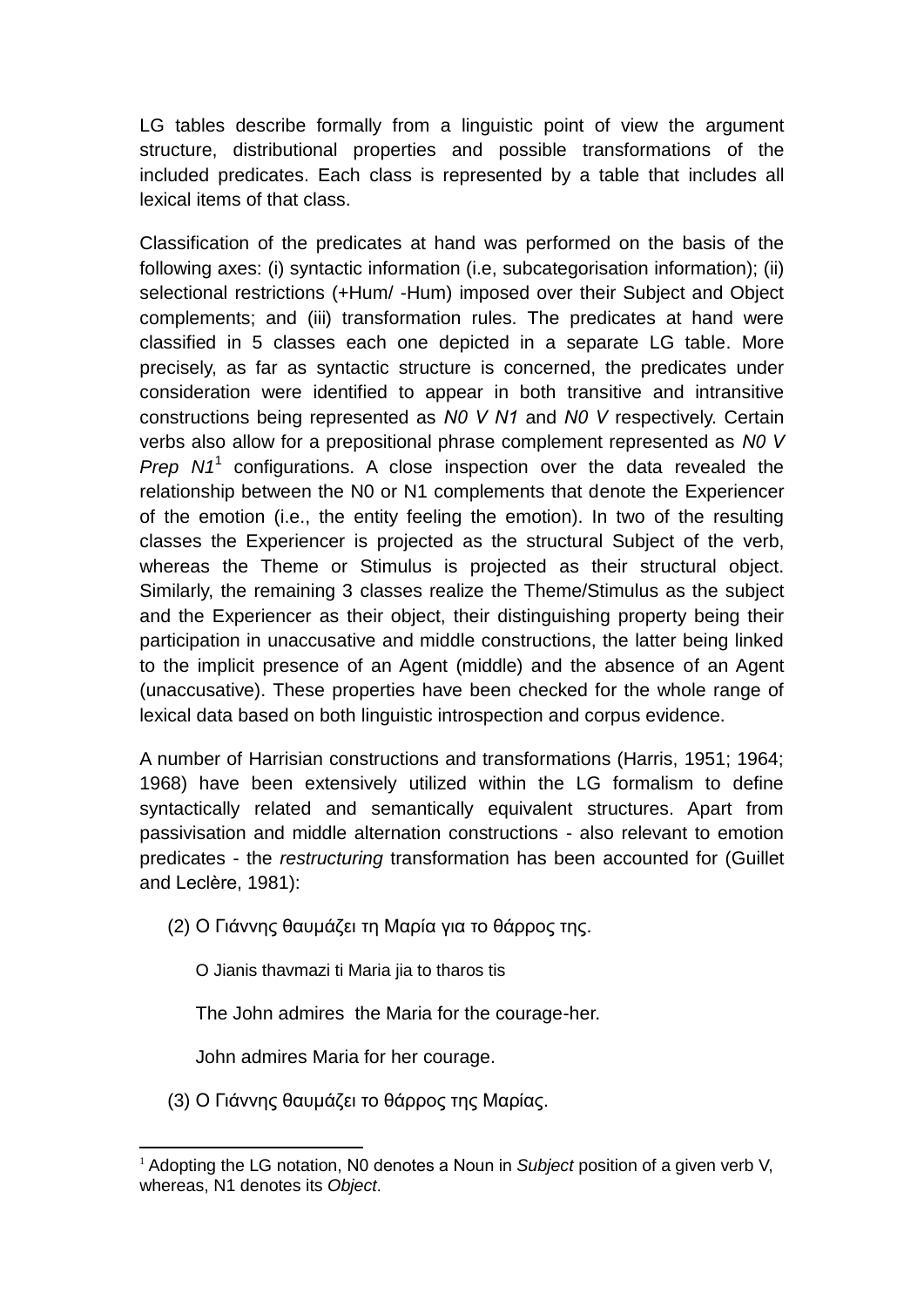O Jianis thavmazi to tharos tis Marias

The John admires the courage the.SG.GEN MariaSG.GEN

John admires Maria's courage.

Moreover, each verbal predicate was also coupled with morphologicallyrelated adjectives and nouns, and the alignment of semantically equivalent nominal, verbal and adjectival structures was performed thereof. A number of semantically equivalent paraphrases of the verbs with the morphologically related nouns and adjectives were also encoded in the tables. Finally, following common lexicographic practices, each lexicon entry is coupled with an example. A sample of a LG table is given in Figure 1 below.



#### Figure 1. LG table

#### **5. Transforming Lexicon-Grammar tables to local grammars**

Being initially developed to serve as a means of linguistic description, this framework has, never-the-less, been proved to be applicable for the construction of robust computational lexica. And although it has been claimed (Mathieu and Tolone, 2008) that the information is not directly exploitable for NLP applications due to the fact that certain pieces of information are not formally encoded or are implicit, a number of works (Hathout and Namer 1998, Danlos and Sagot 2009) have successfully managed to reformat LG tables in efficient large-scale NLP lexica. To this end, we have tried to exploit information available in the tables and make the mappings that are necessary for Natural Language Processing tasks, the focus being on parsing. To this end, a library of local grammars for emotion predicates has been constructed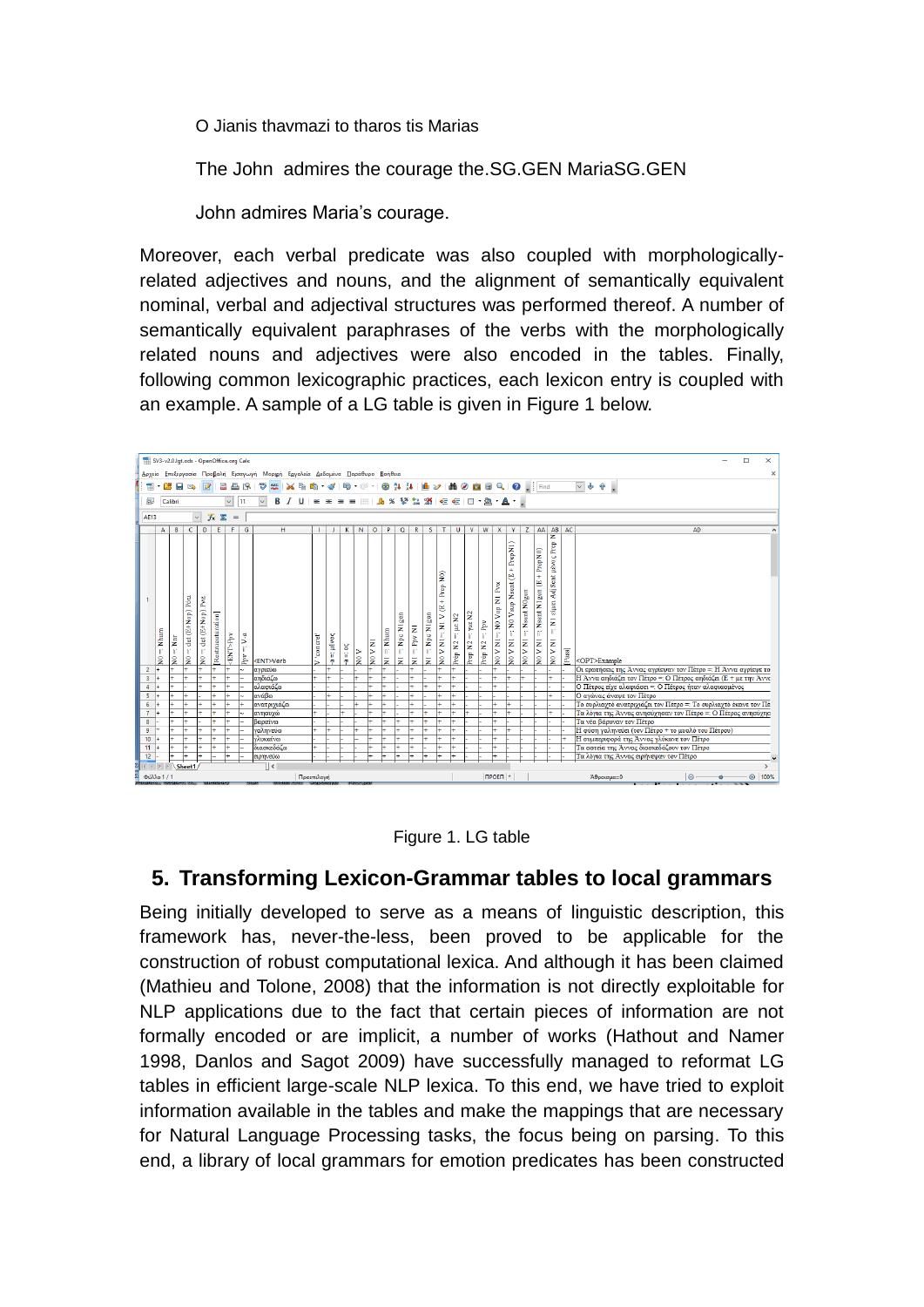modeling structures in the corpus.

Local grammars (also referred to in the literature as graphs) are algebraic grammars formulated as combinations of sequences of grammatical symbols in the form of regular expressions that describe natural language. In this sense, they are a powerful tool to represent the majority of linguistic phenomena in an intuitive manner.

We made use of the UNITEX platform (Paumier 2013) for creating the graphs and then compiling them into finite state transducers. UNITEX consists of three modules, namely, corpus handling, lexicon development and grammar development that are integrated into a single intuitive graphical user interface.

Based on the Lexicon-Grammar tables developed for the verbal predicates (c.f. section 4 above), we initially created five parameterized graphs manually; these graphs depict the syntactic and semantic properties that are depicted in each one of the 5 LG tables constructed.

At the next stage, using the built-in functionality of UNITEX, we constructed automatically a set of graphs on the basis of the information provided in the LG tables for each one of the lexical entries and the absence or presence of a given property. In this regard, each graph represents the syntactic and semantic properties of a given predicate. The outcome of this procedure is 339 graphs.



Figure 2. Developing a local grammar

Moreover, they are compiled into finite state transducers that transform input text by inserting or removing special markers, as shown in Figure (2).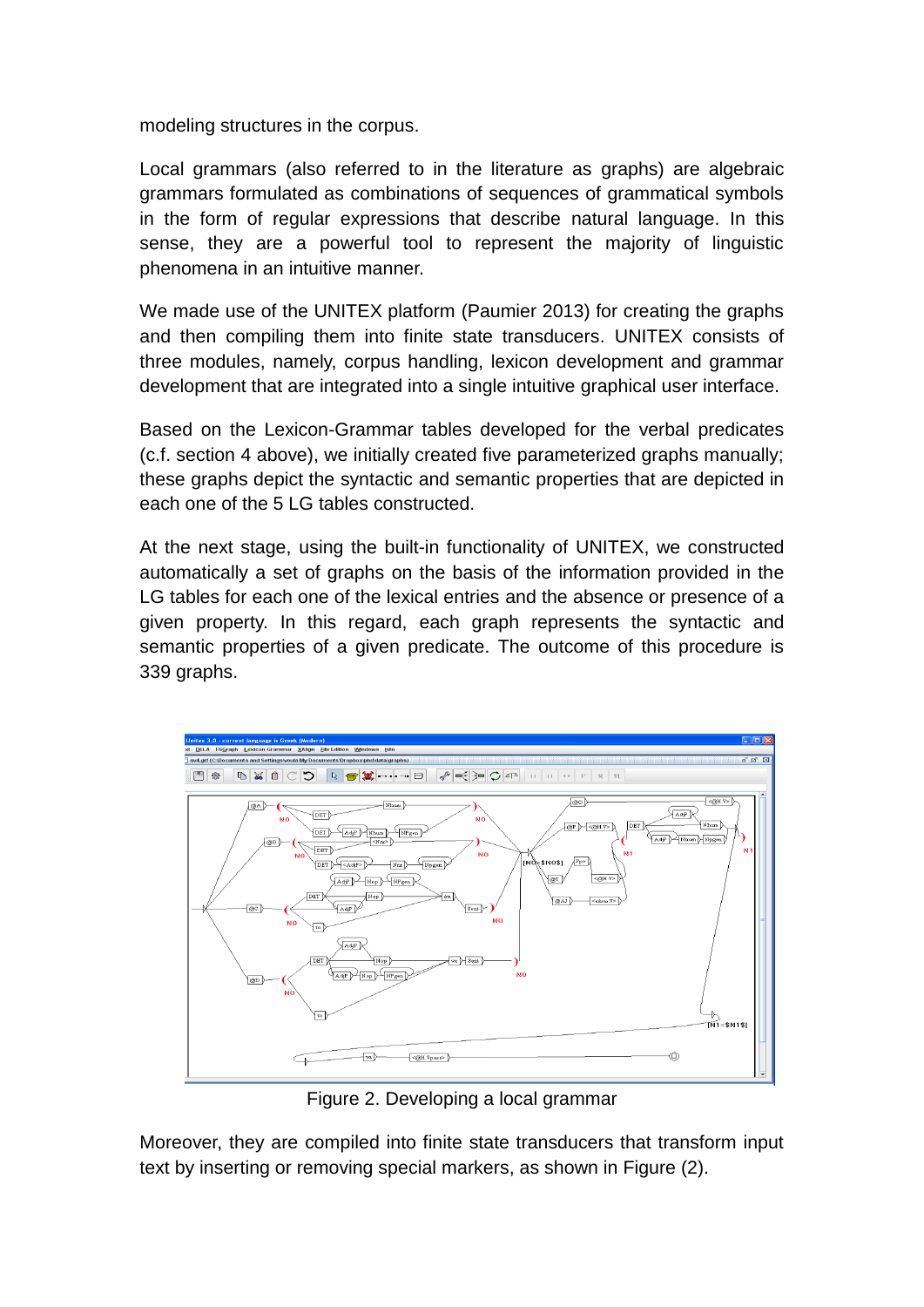#### **6. Conclusions**

We have presented a set of computational dictionaries in the form of LG tables that depict the syntactic and semantic properties of emotion predicates in Greek and their conversion into local grammars. The suite of resources also comprises LG tables for nominal predicates along with verbal multi-word expressions denoting emotion. Our efforts have been oriented towards developing a rule-based system that will eventually recognise emotion expressions in texts and the participants in the emotion event. Future work has been planned towards the exploitation of other properties that are encoded in the LG tables, as for example the restructuring property as a facet of the aspect-based sentiment analysis and the conversion of the enriched LG tables to a standardised lexical format. Finally, the validation of the final resource is due against the manually annotated corpus.

#### **7. References**

- *Antilexicon i Onomastikon tis Neas Ellinikis Glossis*. Athens. Vostantzoglou, Th. 1962.
- Danlos, L., Sagot, B. (2009). Constructions pronominales dans Dicovalence et le lexique-grammaire: Integration dans le Lefff. *Actes du 27e Colloque international sur le lexique et la grammair*e.
- Fellbaum, C. (1998). (ed.) *WordNet: An Electronic Lexical Database*. Cambridge, MA: MIT Press.
- Fillmore, C., Wooters, C., Baker, K. (2001). Building a Large Lexical Databank Which Provides Deep Semantics. In *Proceedings of the Pacific Asian Conference on Language, Information and Computation*. Hong Kong.
- Giouli, V. and A. Fotopoulou (2013). Developing Language Resources for Sentiment Analysis in Greek. In *Proceedings of the International Conference in Greek Linguistics*. ICGL, Rhodes, Greece.
- Giouli, V., and A. Fotopoulou (2012). Emotion verbs in Greek. From Lexicon-Grammar tables to multi-purpose syntactic and semantic lexica. In *Proceedings of the XV Euralex International Congress* (EURALEX 2012). August 2012, Oslo, Norway, pp. 485-492.
- Giouli, V., and A. Fotopoulou (2012). Towards developing Local Grammars of verb predicates denoting Emotion in Greek: a Lexicon-Grammar account. In *Proceedings of the 31st International Conference on Lexis and Grammar 2012*. Nové Hrady, Czech Republic 2012, September 19- 22, 2012.
- Gross, M. (1975). *Méthodes en syntaxe*. Régime des constructions complétives. Hermann, Paris.
- Gross, M. (1986). Lexicon-grammar: The Representation of Compound Words. In Proceedings of the 11th Coference on Computational Linguistics, pp. 1–6, Stroudsburg, PA, USA. Association for Computational Linguistics.